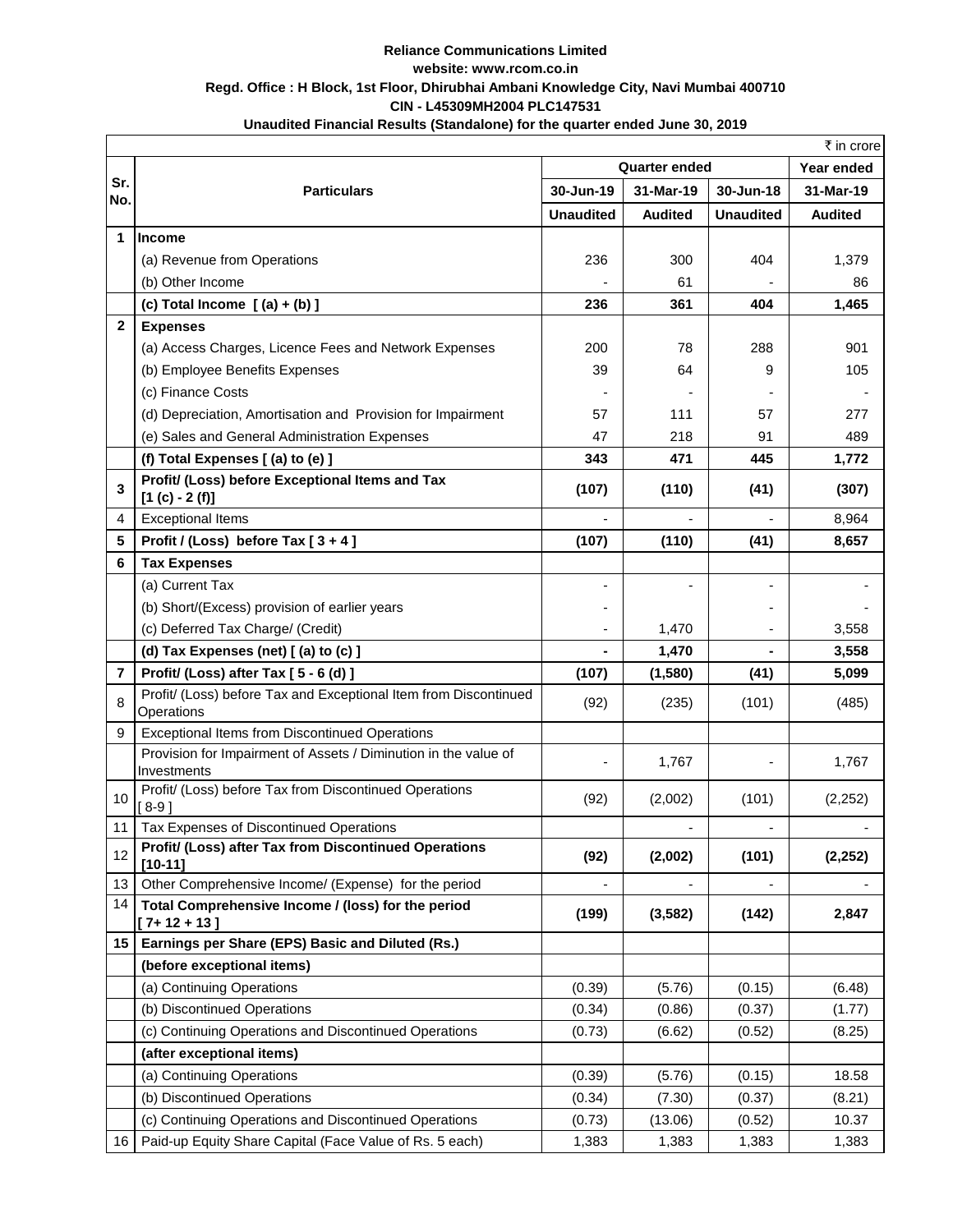## **Notes**

1) Pursuant to an application filed by Ericsson India Pvt. Ltd before the National Company Law Tribunal, Mumbai Bench ("**NCLT**") in terms of Section 9 of the Insolvency and Bankruptcy Code, 2016 read with the rules and regulations framed thereunder ("**Code**"), the NCLT had admitted the application and ordered the commencement of corporate insolvency resolution process ("**CIRP**") of Reliance Communications Limited ("**Corporate Debtor**") vide its order dated May 15, 2018. The NCLT had appointed Mr. Pardeep Kumar Sethi as the interim resolution professional for the Corporate Debtor vide its order dated May 18, 2018. However, the Hon'ble NCLAT by an order dated May 30, 2018 stayed the order passed by the Hon'ble NCLT for initiating the Corporate Insolvency Resolution (CIR) process of the **Corporate Debtor** and allowed the management of the **Corporate Debtor** to function. In accordance with the order of the Hon'ble NCLAT, Mr. Pardeep Kumar Sethi handed over the control and management of the **Corporate Debtor** back to the erstwhile management of the **Corporate Debtor** on May 30, 2018. Subsequently, by order dated April 30, 2019, the Hon'ble NCLAT allowed stay on CIR process to be vacated and directed the Hon'ble NCLT to pass necessary orders on May 07, 2019. On the basis of the orders of the Hon'ble NCLAT, Mr. Pardeep Kumar Sethi, wrote to the management of the **Corporate Debtor** on May 02, 2019 requesting the charge, operations and management of the **Corporate Debtor** to be handed over back to IRP. Therefore, Mr. Pardeep Kumar Sethi has in his capacity as IRP took control and custody of the management and operations of the **Corporate Debtor** from May 02, 2019. Subsequently, the committee of creditors of the Corporate Debtor pursuant to its meeting held on May 30, 2019 resolved, with requisite voting share, to replace the existing interim resolution professional, i.e. Mr. Pardeep Kumar Sethi with Mr. Anish Nanavaty as the resolution professional for the Corporate Debtor in accordance with Section 22(2) of the Code. Subsequently, upon application by the CoC in terms of Section 22(3) of the Code, the NCLT has appointed Mr. Anish Nanavaty as the resolution professional for the Corporate Debtor ("RP") vide its order dated June 21, 2019, which was published and made available on June 28, 2019 on the website of the NCLT. Accordingly, the IRP has handed over the matters pertaining to the affairs of the Corporate Debtor to the RP as on June 28, 2019 who has assumed the powers of the board of directors of the Corporate Debtor and the responsibility of conducting the CIRP of the Corporate Debtor.

With respect to the financial statements for the quarter ended June 30, 2019, the RP has signed the same solely for the purpose of ensuring compliance by the Corporate Debtor with applicable law, and subject to the following disclaimers:

- (i) The RP has assumed control of the Corporate Debtor with effect from June 28, 2019 and therefore was not in control of the operations or the management of the Corporate Debtor for majority of the period to which the underlying report pertains to;
- (ii) The RP has furnished and signed the report in good faith and accordingly, no suit, prosecution or other legal proceeding shall lie against the RP in terms of Section 233 of the Code;
- (iii) No statement, fact, information (whether current or historical) or opinion contained herein should be construed as a representation or warranty, express or implied, of the RP including, his authorized representatives and advisors;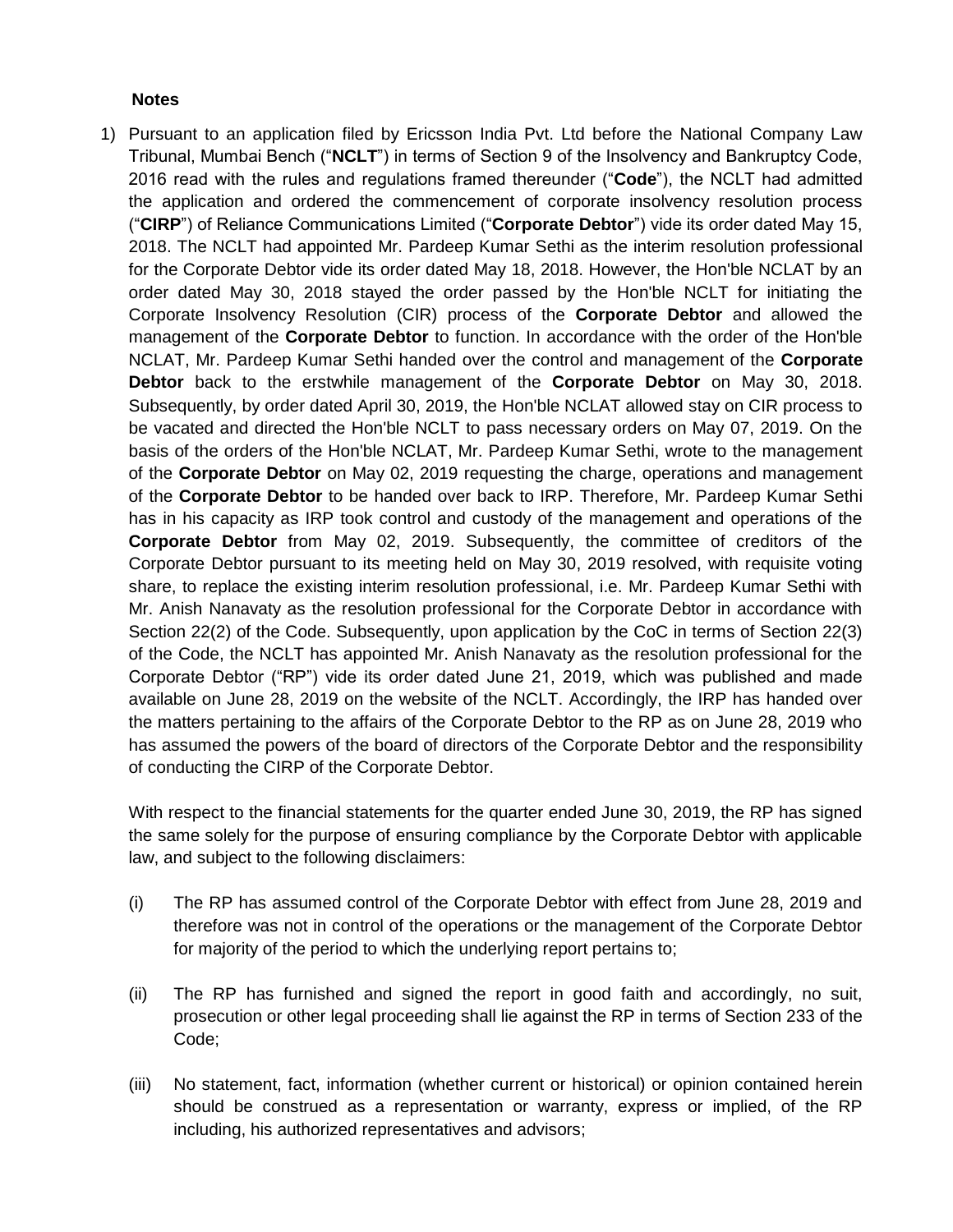- (iv) The RP, while signing this statement of financial results, has relied upon the assistance provided by the directors of the Corporate Debtor, in review of the financial results and certifications, representations and statements made by the directors of the Corporate Debtor, in relation to these financial results. The statement of financial results of the Corporate Debtor for the quarter ended June 30, 2019 have been taken on record by the RP solely on the basis of and on relying on the aforesaid certifications, representations and statements of the aforesaid directors and the management of the Corporate Debtor. For all such information and data, the RP has assumed that such information and data are in the conformity with the Companies Act, 2013 and other applicable laws with respect to the preparation of the financial statements and that they give true and fair view of the position of the **Corporate Debtor** as of the dates and period indicated therein. Accordingly, the RP is not making any representations regarding accuracy, veracity or completeness of the data or information in the financial statements.
- $(v)$  In terms of the provisions of the Code, the RP is required to undertake a review of certain transactions. Such review has been initiated and the RP may be required to accordingly act on the results of such review in terms of the provisions of the Code.
- 2) Figures of the previous period have been regrouped and reclassified, wherever required.
- 3) During the previous quarter, the Board had decided that the Company and its subsidiaries; Reliance Telecom Limited (RTL) and Reliance Infratel Limited (RITL) on account of non receipt of 100% approvals and consensus from lenders, (as mentioned by RBI"s February 12, 2018 circular) on all important issues, and numerous legal issues at Hon'ble High Court, TDSAT and Supreme Court, should seek resolution through the Hon'ble National Company Law Tribunal (NCLT), and accordingly, filed application before the Hon'ble National Company Law Appellate Tribunal (NCLAT) for reinstatement of debt resolution process. The Hon'ble NCLAT vide its order dated April 30, 2019 vacated the stay and directed the Hon'ble NCLT to pass necessary orders on May 7, 2019. The Hon'ble NCLT recommenced the resolution process under the Insolvency and Bankruptcy Code, 2016 (IBC). As a consequence Interim Resolution Professionals (IRPs), namely Mr. Pardeep Kumar Sethi, for the Company, Ms Mitali Shah for RTL and Mr. Manish Kaneria for RITL, appointed vide Hon'ble NCLT orders dated May 18, 2018,with effect from May 02, 2019 again took control and custody of the management and operation of the Company and its said subsidiaries. Subsequently, the Hon"ble NCLT in its hearing dated June 21, 2019 orally pronounced the approval for the appointment of Mr. Anish Nanavaty as the Resolution Professional (RP) of the Company and its subsidiaries RTL and RITL, which was published on June 28, 2019 ("Order"). The petition filed before the Hon'ble NCLT under the Companies Act, 2013 (Section 397-398 of the Companies Act, 1956) by the minority shareholders holding 4.26% stake in RITL, stood dismissed as withdrawn pursuant to settlement terms agreed. Further, RITL Minority Shareholders had filed a contempt petition before the Hon'ble NCLAT in relation to non adherence of settlement terms within stipulated time which has been dismissed.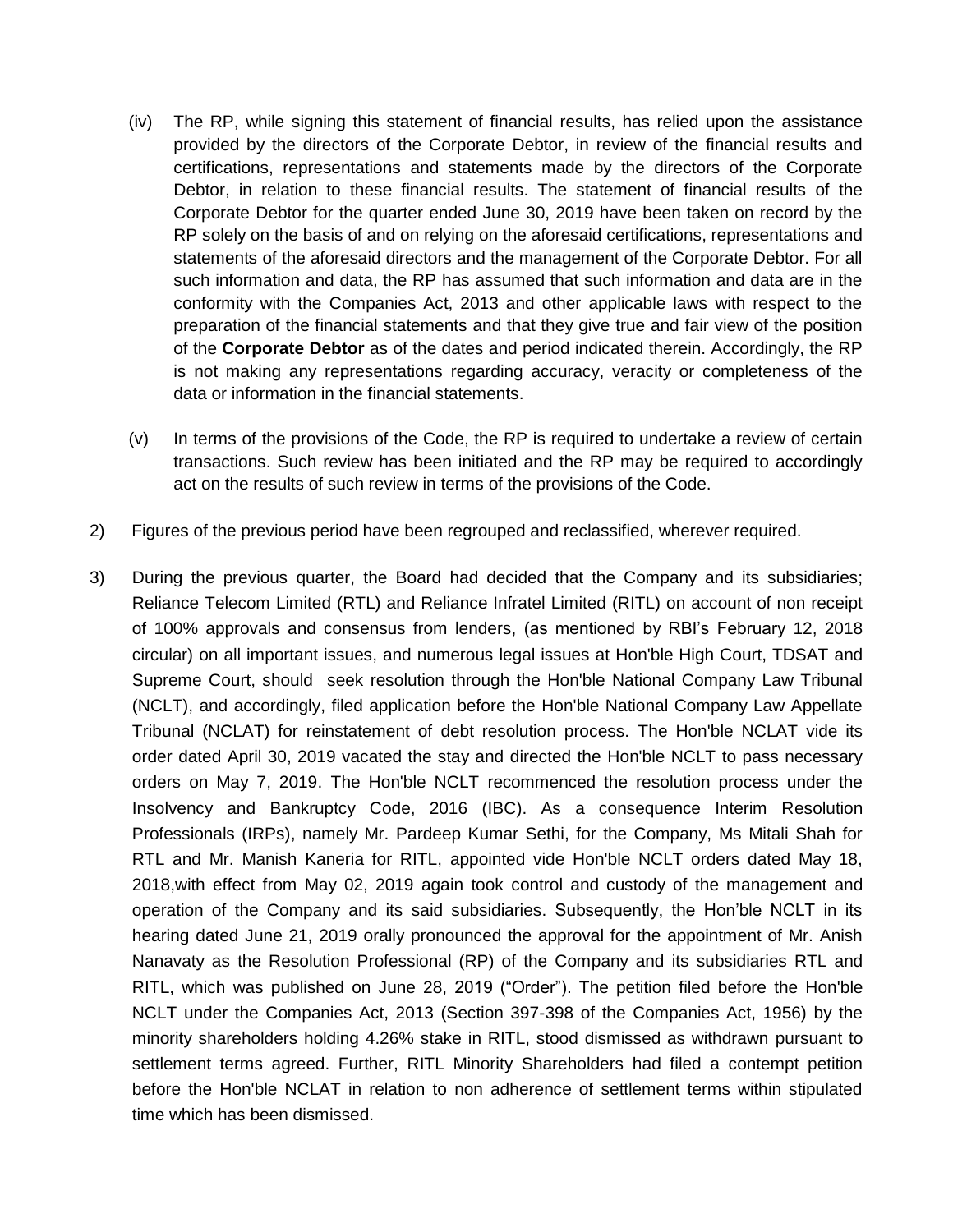Pursuant to strategic transformation programme, as a part of Monetization and Resolution Plan of the Company under implementation, the Company and its subsidiary companies; Reliance Telecom Limited (RTL) and Reliance Infratel Limited (RITL), with the permission of and on the basis of suggestions of the Lenders, had for monetization of some specified Assets, entered into definitive binding agreements with Reliance Jio Infocomm Limited (RJio) on December 28, 2017 for sale of Wireless Spectrum, Towers, Fiber and Media Convergence Nodes (MCNs). During the previous quarter, the said asset sale agreements were terminated by mutual consent on account of various factors and developments including interalia non receipt of consents from lenders and permission/ approvals from Department of Telecommunication.

On finalisation and implementation of the insolvency resolution process through Hon'ble NCLT, the Company will carry out a comprehensive review of all the assets and liabilities and accordingly provide for impairment of assets and write back of liabilities, if any. Further, the Company is in the process of reconciling Goods & Service Tax (GST) and Tax Deducted at source. The Auditors have drawn qualification in this regard in their Limited Review Report for the quarter ended June 30, 2019.

Considering these developments including, in particular, the RP having taken over the management and control of the Company and its two subsidiaries inter alia with the objective of running them as going concerns, the financial results continue to be prepared on going concern basis. However, since the Company continues to incur loss, current liabilities exceed current assets and Company has defaulted in repayment of borrowings, payment of regulatory and statutory dues, these events indicate that material uncertainty exists that may cast significant doubt on Company"s ability to continue as a going concern. The Auditors have drawn qualification in their Limited review Report for the quarter ended June 30, 2019.

4) Considering various factors including admission of the Company and its two subsidiaries; Reliance Telecom Limited (RTL) and Reliance Infratel Limited (RITL) to debt resolution process under the IBC with effect from May 15, 2018 and pursuant to the commencement of Corporate Insolvency Resolution (CIR) Process of the Company under Insolvency and Bankruptcy Code, 2016 (IBC), there are various claims submitted by the operational creditors, the financial creditors, employees and other creditors. The overall obligations and liabilities including obligation for interest on loans and the principal rupee amount in respect of loans including foreign currency denominated loans shall be determined during the CIR Process. Further, prior to May 15, 2018, the Company and its said subsidiaries were under Strategic Debt Restructuring (SDR) and asset monetization and debt resolution plan was being worked out. The Company have not provided Interest of  $\bar{\tau}$  980 crore for the quarter ended June 30, 2019 and foreign exchange variation aggregating to  $\bar{\tau}$  27 crore gain for the quarter ended June 30, 2019. Had the Company provided Interest and foreign exchange variation, the Loss would have been higher by  $\bar{\tau}$  953 crore for the quarter ended June 30, 2019. The Auditors have drawn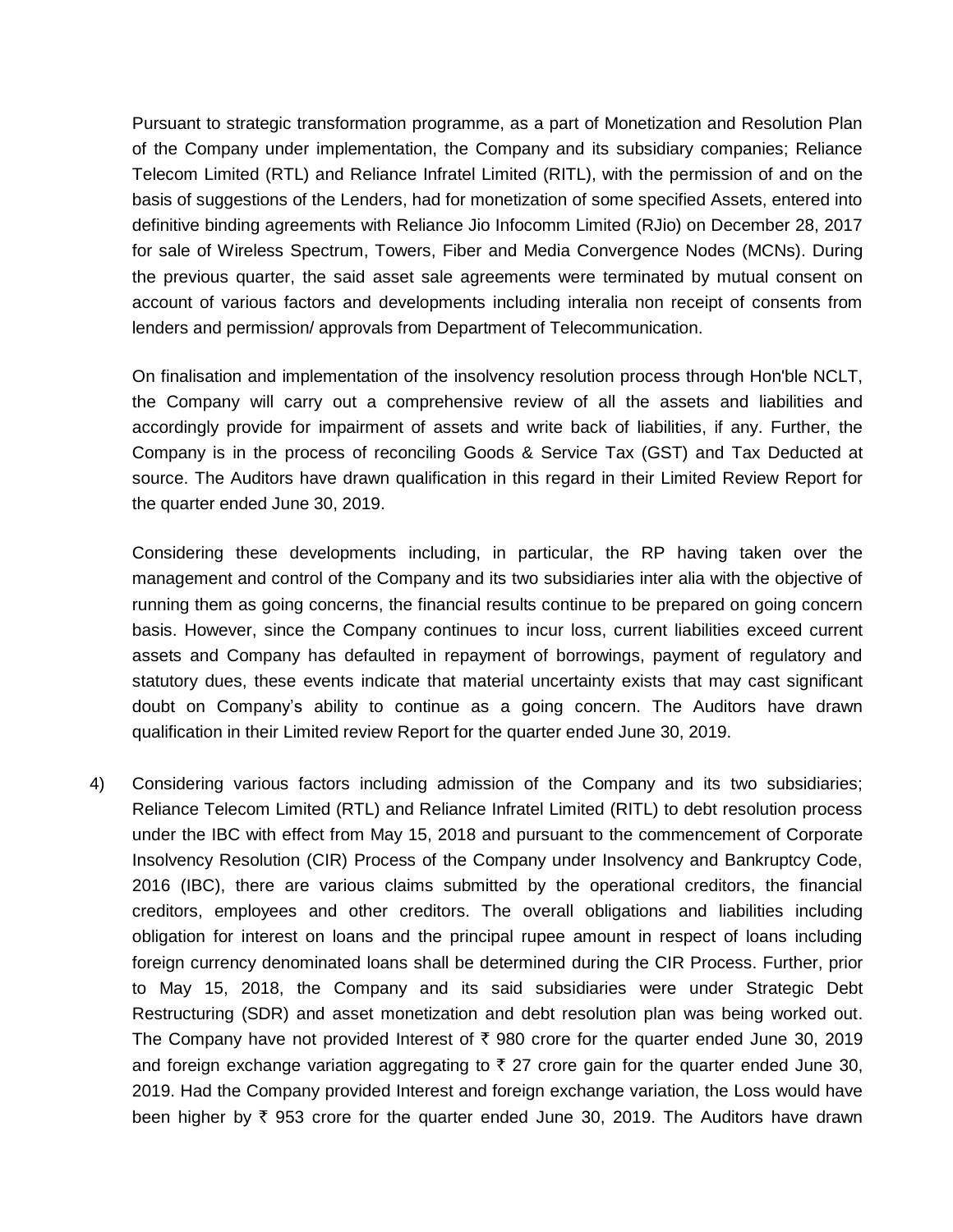qualification for non provision of interest and foreign exchange variations in their Audit Report for the quarter ended June 30, 2019. During the previous years, Interest of  $\bar{\tau}$  6,962 crore and foreign exchange variation aggregating to  $\bar{\tau}$  803 crore were not provided and the Auditors had drawn qualification in their audit report for the financial year ended March 31, 2018 and March 31, 2019.

- 5) The listed Redeemable Non Convertible Debentures (NCDs) of the Company aggregating to  $\bar{\tau}$  3,750 crore as on June 30, 2019 are secured by way of first pari passu charge on the whole of the movable properties, plant and equipment and Capital Work in Progress, both present and future, including all insurance contracts relating thereto of the Borrower Group; comprising of the Company and its subsidiary companies namely; Reliance Telecom Limited (RTL), Reliance Infratel Limited (RITL) and Reliance Communications Infrastructure Limited (RCIL). Out of the above, in case of NCDs of  $\bar{\tau}$  750 crore, the Company has also assigned Telecom Licences, by execution of Tripartite Agreement with Department of Telecommunications (DoT). The asset cover in case of these NCDs exceeds 100% of the principal amount of the said NCDs.
- 6) During the previous year, the Articles of Association (AoA) of Reliance Realty Limited ("RRL") (a subsidiary of the Company) were amended which consequently transferred control of RRL to Reliance Anil Dhirubhai Ambani Group ("ADAG") from the Company. This was done in order to shift certain liabilities of the Company to RRL envisaging an asset monetisation program which subsequently didn't materialise. As erstwhile resolution plan outside IBC did not materialize, the control of RRL needs to be restored with the Company. Accordingly the special provisions in AoA of RRL giving control to ADAG needs to be amended to transfer the control of RRL to the Company. Upon completion of necessary approvals and compliances, Assets and Liabilities of RRL shall be recognized on a Line by Line basis while preparing Consolidated Financial Statement and per Indian Accounting Standard 110.
- 7) The assets pertaining to Wireless Spectrum, Towers, Fiber and Media Convergence Nodes (MCNs) continued to be classified as assets held for sale at the value ascertained at the end of March 31, 2018, along with liabilities, for the reasons referred in para 3 above and disclosed separately as discontinued operations in line with Ind AS 105 "Non-current Assets Held for Sale and Discontinued Operations".

|                           |                  |                |                  | (₹ in Crore)   |
|---------------------------|------------------|----------------|------------------|----------------|
|                           |                  | Year ended     |                  |                |
| <b>Particulars</b>        | $30 - Jun-19$    | 31-Mar-19      | 30-Jun-18        | 31-Mar-19      |
|                           | <b>Unaudited</b> | <b>Audited</b> | <b>Unaudited</b> | <b>Audited</b> |
| Total Income              | 4                | 537            |                  | 635            |
| Profit/ (Loss) before tax | (92)             | (2,002)        | (101)            | (2, 252)       |
| Profit/ (Loss) after tax  | (92)             | (2,002)        | (101)            | (2, 252)       |

The financial result of discontinued operations is as under: